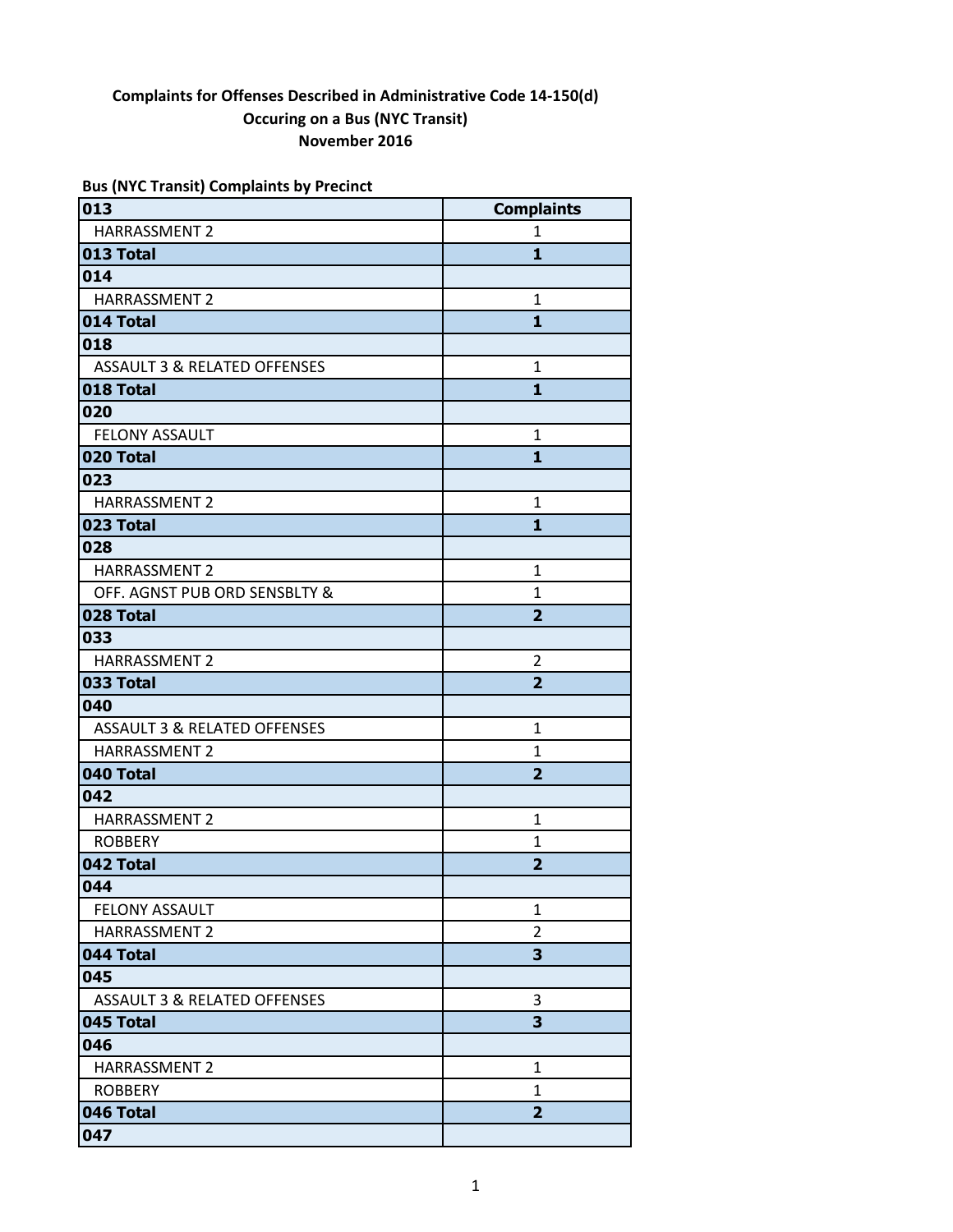| <b>ASSAULT 3 &amp; RELATED OFFENSES</b> | 1              |
|-----------------------------------------|----------------|
| <b>HARRASSMENT 2</b>                    | $\mathbf{1}$   |
| 047 Total                               | $\overline{2}$ |
| 048                                     |                |
| <b>HARRASSMENT 2</b>                    | $\overline{2}$ |
| 048 Total                               | $\overline{2}$ |
| 049                                     |                |
| <b>HARRASSMENT 2</b>                    | $\mathbf{1}$   |
| 049 Total                               | $\mathbf{1}$   |
| 050                                     |                |
| <b>HARRASSMENT 2</b>                    | 1              |
| 050 Total                               | $\mathbf{1}$   |
| 061                                     |                |
| <b>ASSAULT 3 &amp; RELATED OFFENSES</b> | $\overline{2}$ |
| <b>HARRASSMENT 2</b>                    | $\mathbf{1}$   |
| 061 Total                               | 3              |
| 062                                     |                |
| <b>FELONY ASSAULT</b>                   | 1              |
| 062 Total                               | 1              |
| 063                                     |                |
| <b>FELONY ASSAULT</b>                   | $\mathbf{1}$   |
| 063 Total                               | 1              |
| 066                                     |                |
| <b>FELONY ASSAULT</b>                   | $\mathbf{1}$   |
| <b>HARRASSMENT 2</b>                    | 1              |
| 066 Total                               | $\overline{2}$ |
| 067                                     |                |
| <b>FELONY ASSAULT</b>                   | 1              |
| <b>HARRASSMENT 2</b>                    | 4              |
| 067 Total                               | 5              |
| 069                                     |                |
| HARRASSMENT 2                           | 1              |
| 069 Total                               | 1              |
| 071                                     |                |
| <b>HARRASSMENT 2</b>                    | 1              |
| 071 Total                               | 1              |
| 073                                     |                |
| <b>ASSAULT 3 &amp; RELATED OFFENSES</b> | $\mathbf{1}$   |
| 073 Total                               | $\mathbf{1}$   |
| 075                                     |                |
| FELONY ASSAULT                          | 1              |
| 075 Total                               | 1              |
| 077                                     |                |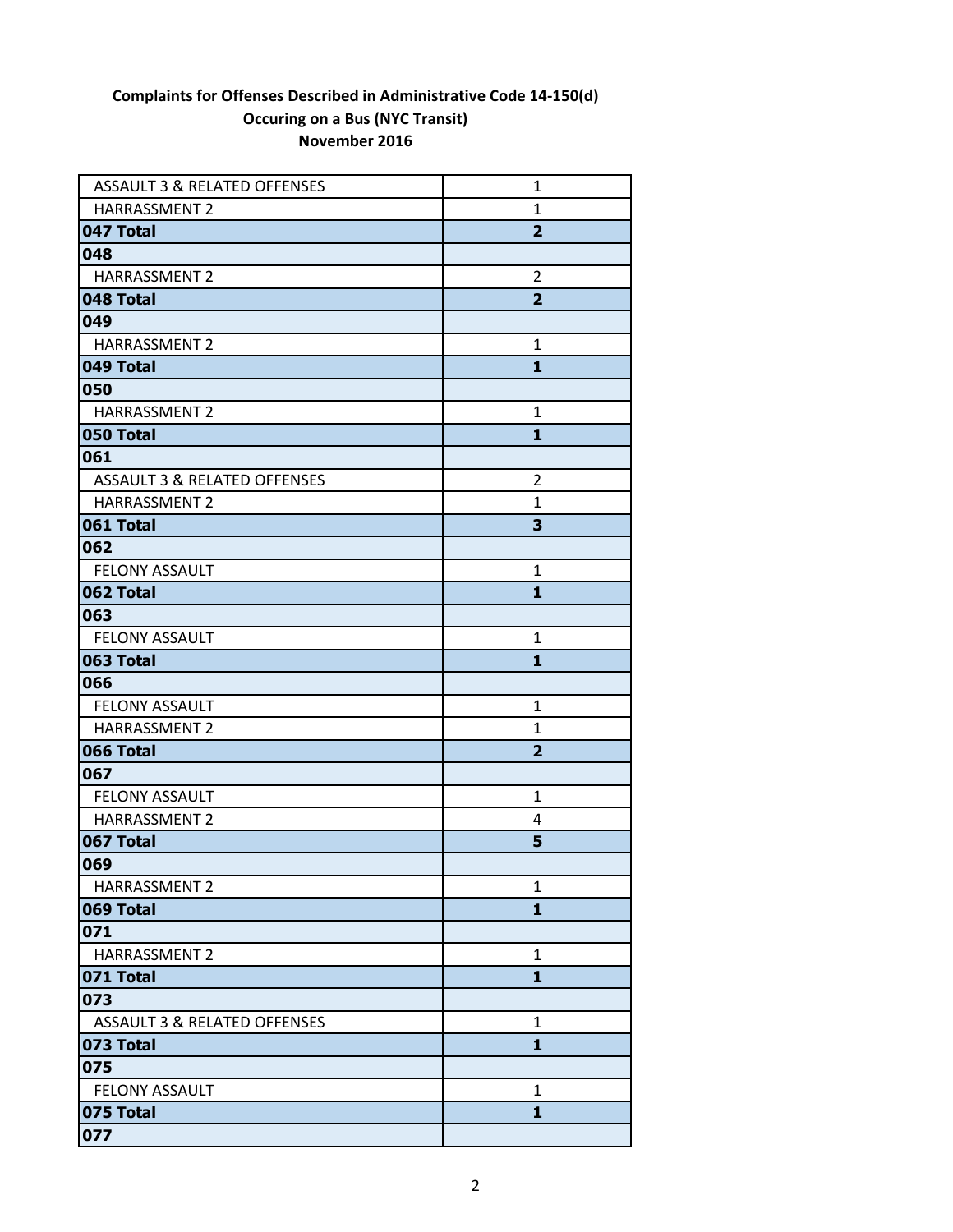| <b>ASSAULT 3 &amp; RELATED OFFENSES</b> | 1              |
|-----------------------------------------|----------------|
| <b>HARRASSMENT 2</b>                    | 2              |
| 077 Total                               | 3              |
| 081                                     |                |
| <b>FELONY ASSAULT</b>                   | $\mathbf{1}$   |
| <b>ROBBERY</b>                          | 2              |
| 081 Total                               | 3              |
| 083                                     |                |
| <b>ASSAULT 3 &amp; RELATED OFFENSES</b> | $\mathbf{1}$   |
| <b>FELONY ASSAULT</b>                   | $\mathbf{1}$   |
| 083 Total                               | $\overline{2}$ |
| 100                                     |                |
| <b>ASSAULT 3 &amp; RELATED OFFENSES</b> | 1              |
| 100 Total                               | 1              |
| 103                                     |                |
| <b>ASSAULT 3 &amp; RELATED OFFENSES</b> | 1              |
| <b>HARRASSMENT 2</b>                    | 2              |
| 103 Total                               | 3              |
| 104                                     |                |
| <b>ASSAULT 3 &amp; RELATED OFFENSES</b> | 1              |
| 104 Total                               | $\mathbf{1}$   |
| 105                                     |                |
| <b>HARRASSMENT 2</b>                    | 1              |
| <b>ROBBERY</b>                          | $\mathbf{1}$   |
| 105 Total                               | $\overline{2}$ |
| 107                                     |                |
| <b>HARRASSMENT 2</b>                    | $\mathbf{1}$   |
| <b>SEX CRIMES</b>                       | 1              |
| 107 Total                               | $\overline{2}$ |
| 109                                     |                |
| <b>HARRASSMENT 2</b>                    | $\mathbf 1$    |
| 109 Total                               | 1              |
| 113                                     |                |
| <b>SEX CRIMES</b>                       | $\mathbf{1}$   |
| 113 Total                               | $\mathbf{1}$   |
| 115                                     |                |
| <b>SEX CRIMES</b>                       | 1              |
| 115 Total                               | 1              |
| 120                                     |                |
| ASSAULT 3 & RELATED OFFENSES            | $\mathbf{1}$   |
| <b>FELONY ASSAULT</b>                   | 1              |
| OFF. AGNST PUB ORD SENSBLTY &           | 1              |
| 120 Total                               | 3              |